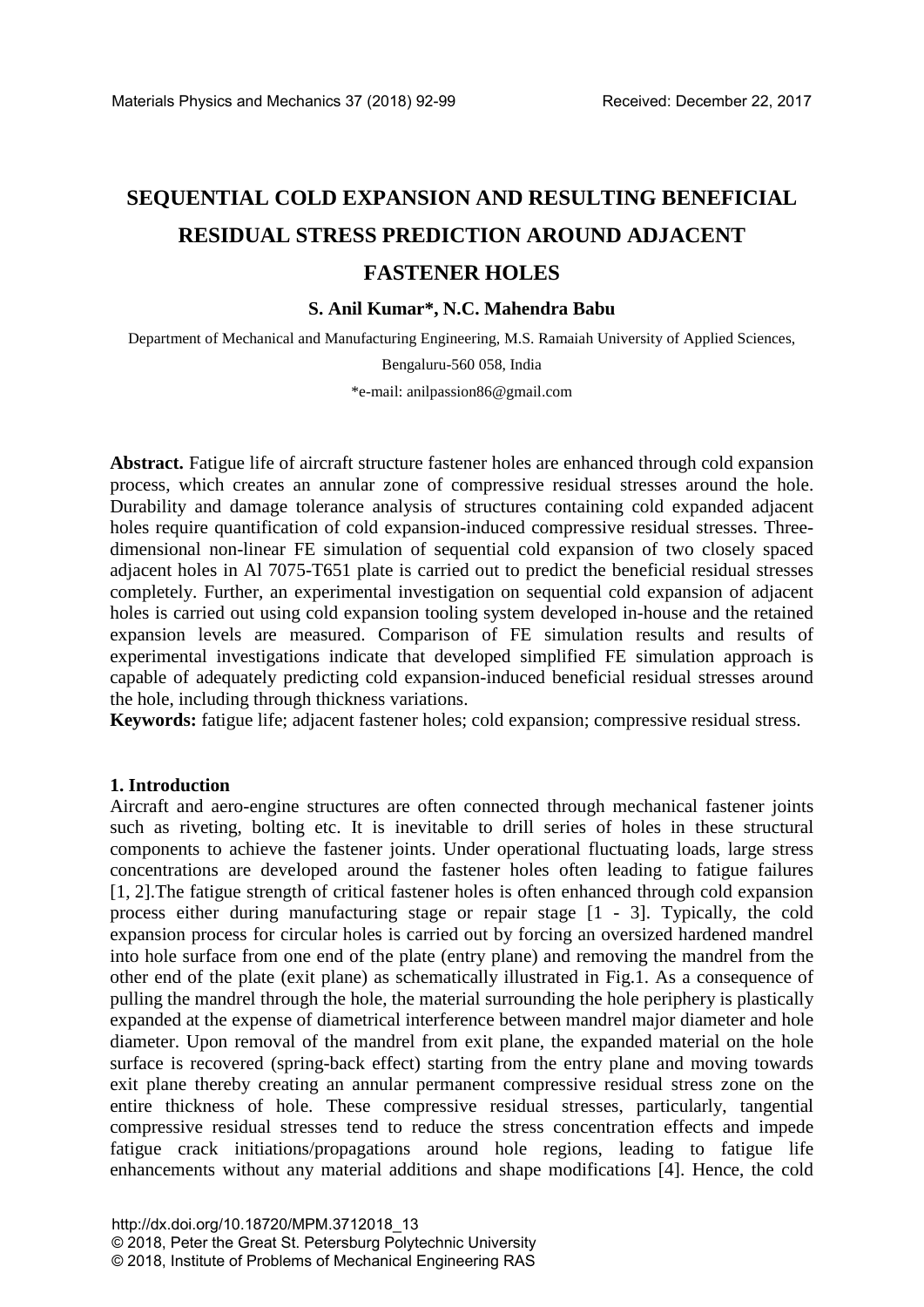expansion–induced tangential compressive residual stresses are termed as beneficial residual stresses. The extent of induced beneficial residual stresses around hole region is controlled by the process parameter, namely level of applied expansion  $(I_a)$  as defined in Equation (1).

$$
I_a = \frac{D_m - D}{D} \times 100,\tag{1}
$$

where,  $D_m$  is the major diameter of mandrel and *D* is the initial hole diameter [5, 6]. In aircraft industry, from 2% to 6% expansion levels  $(I_a)$  are commonly used for the fastener holes, which range from 5 mm to 40 mm in diameters [7, 8]. After complete cold expansion of holes, certain level of expansion is permanently retained around the hole and it is known as retained expansion  $(I_r)$ . This retained expansion level  $(I_r)$  around cold expanded holes is expressed as

$$
I_r = \frac{D_{CE} - D}{D} \times 100,\tag{2}
$$

where,  $D_{CE}$  is the diameter of cold expanded hole [6].



**Fig. 1.** Schematic of cold expansion process for circular holes.

To assure the durability and damage tolerance of aircraft structures having critical holes, it is required to exactly quantify the fatigue life enhancements, which can be derived from cold expansion process [4]. The fatigue life enhancement benefit can be precisely quantified by adequately measuring the cold expansion – induced compressive residual stresses around the holes and along the thickness directions. Although few experimental techniques such as X-Ray Diffraction, Neutron Diffraction, Sach's boring-out technique etc. can be employed for cold expansion – induced residual stress measurements, it is not possible to capture through thickness residual stress variations on holes due to the inherent limitations associated with each experimental technique [3]. Owing to such difficulties with experimental measurement techniques, many researchers have previously employed FE method to predict beneficial residual stresses around single hole, which is free from the influence of adjacent holes [2, 3].

The actual aircraft structures contain numerous fastener holes, which are separated by certain distances. In practice, these fastener holes are sequentially cold expanded one after the other. Although, the very nature and deformation mechanics of cold expansion process for single hole which is free from the influence of adjacent holes is very well reported in the literature, very limited studies  $[7 - 12]$  have attempted to study the efficacy of cold expansion process by considering the influence of adjacent holes. It is identified that cold expansioninduced beneficial residual stresses around one hole is influenced by the presence of adjacent hole, if holes are closely spaced (center-to center distance between the holes is less than four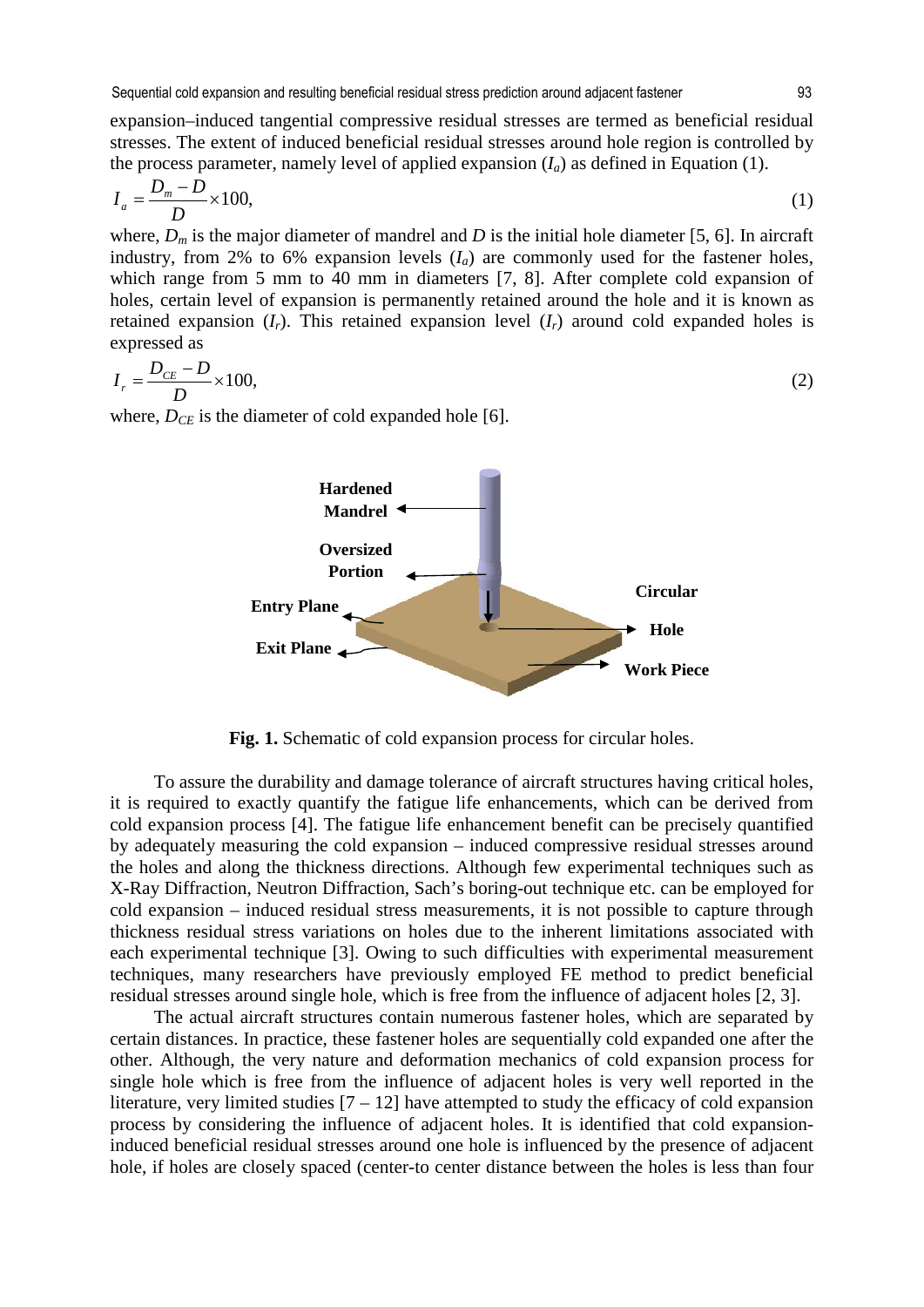times the hole diameter) [10, 12]. In all the previous studies, complicated and time consuming FE modeling procedures i.e. by defining contacts between mandrel and hole thickness surfaces are employed for simulating cold expansion process for closely spaced adjacent holes  $[7 - 12]$ . Whereas, in the present work, a simplified and computationally less complicated FE procedure is developed for realistically simulating sequential cold expansion process for closely spaced adjacent holes and adequately predict resulting beneficial residual stresses. Owing to the favorable effects observed from FE simulation results, an experimental investigation on sequential cold expansion of adjacent holes is carried out by in-house developed cold expansion tooling system. As a consequence, the retained displacements around cold expanded hole peripheries are measured using high resolution profile projector. These retained displacement measurements and FE simulation predictions are compared for validation.

## **2. Sequential cold expansion of two adjacent holes: Three-dimensional finite element simulation**

To thoroughly understand the very nature and the mechanics of sequential cold expansion process for closely spaced adjacent holes, a three dimensional, non-linear FE simulation is carried out for nominal level of expansion  $(I_a = 4 \%)$ . For the purpose of simulation, two closely spaced adjacent circular holes of 6 mm diameter (*D*) each separated by a center-tocenter spacing (*C*) of three times the hole diameter (*D*) is considered in 6.35 mm thick plate  $(84.5 \text{ mm} \times 60 \text{ mm})$  specimen made of aircraft grade aluminum alloy (Al 7075-T651) as shown in Fig. 2. Owing to the symmetry of specimen geometry considered (Fig. 2), only half-symmetry FE model is developed using FE tool (ANSYS) as shown in Fig. 3. For developing the half-symmetry FE model (Fig. 3), 84,888 numbers of 8-noded brick 185 (solid 185) element type are used after testing grid independence through a series of trial simulations.



**Fig. 2.** Dimensions (mm) of the plate specimen. **Fig. 3.** FE model of the plate specimen



In order to precisely capture the through thickness variation of beneficial residual stresses the total thickness (6.35 mm) of the plate is divided into 18 elemental divisions. These 18 elemental divisions are further grouped into three layers for the purpose of layer-bylayer cold expansion process simulation as per the realistic FE simulation approach suggested in Ref. [3]. Among the three layers, first and last layer consists of 4 elemental divisions each and these are located near the entry/exit plane of the plate. Whereas, the second layer consists of 8 elemental divisions and these are located near the mid-thickness plane. This layer-bylayer grouping of elemental divisions is only for the convenience of simulation. Otherwise, the material on the actual hole thickness surface is continuous. The true stress-strain curve of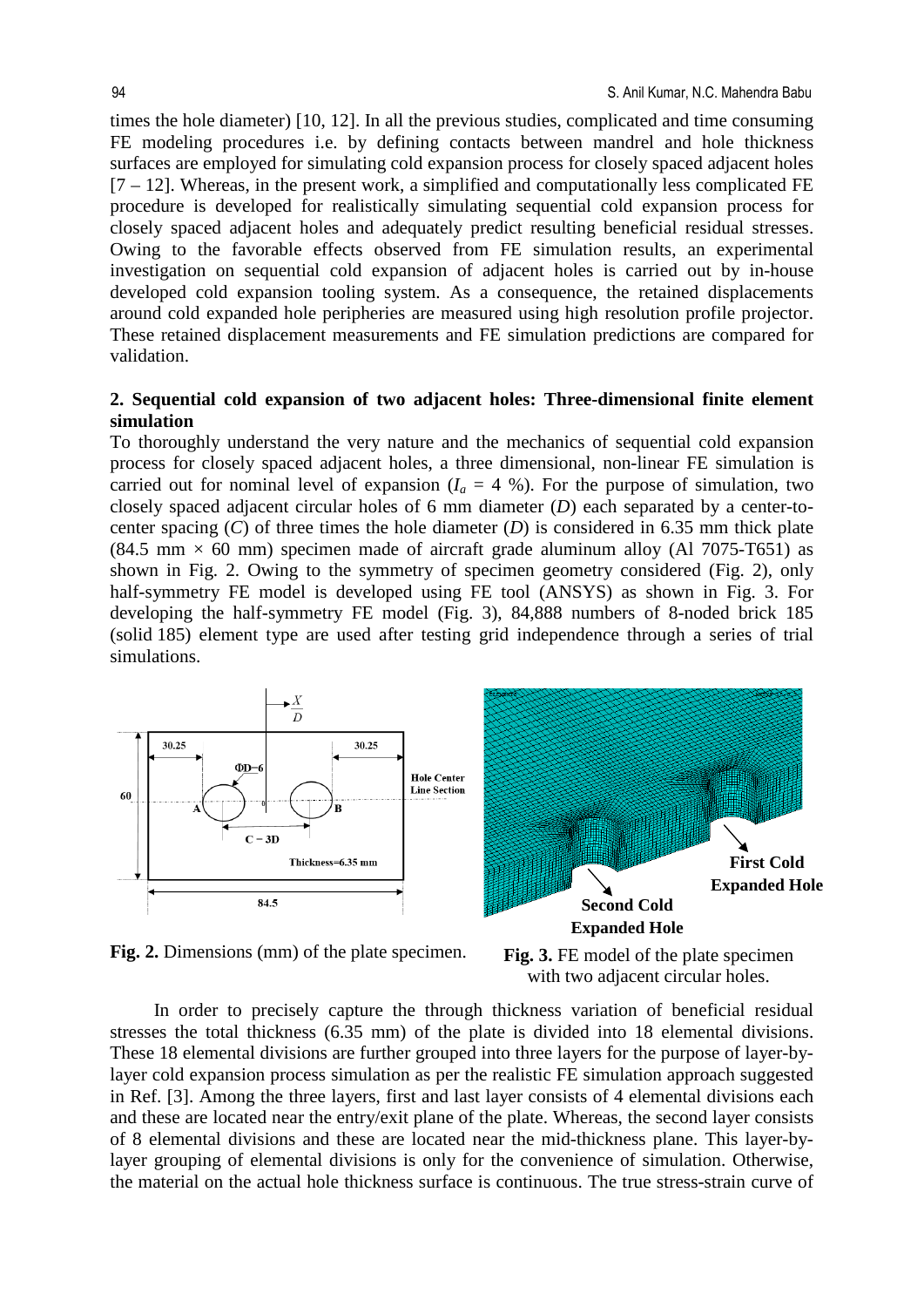In the actual sequential cold expansion simulation, initially, first (right side) hole is cold expanded followed by the second (left side) hole for same level of expansion. Each hole cold expansion simulation is carried out in two stages, namely gradual expansion of hole layer-bylayer in the first stage and elastic-plastic recovery of expanded layers in the second stage. In first stage of simulation, the displacements causing 4 % expansion of hole is sequentially applied to one layer at a time starting from entry plane and moving towards exit plane simulating the gradual expansion of material layer-by-layer as happens in actual cold expansion process. Further, in the second stage of simulation, the applied displacements on the layers are removed sequentially one at a time in the same sequence simulating the elasticplastic recovery of expanded material layer by layer as happens in actual cold expansion process. After complete sequential cold expansion simulation, retained expansions and induced beneficial residual stresses around two adjacent hole regions are captured.

## **3. Experimental procedure**

**Set-Up for cold expansion process.** To carry out the experimental investigations on sequential cold expansion process for two adjacent holes, the direct mandrel cold expansion tooling system is developed in-house. The developed tooling system consists of tapered mandrel assembly (combination of tapered mandrel, drill chuck and threaded rod) and fixtures for supporting specimen.



**Fig. 4.** Dimensions (mm) of the mandrel.

The mandrel is initially machined from high carbon high chromium steel to the dimensions shown in Fig. 4 and further hardened up to 60 HRC. The cold expansion operation was carried out using BISS make Universal Testing Machine (UTM) of 150 kN capacity. For cold expansion operation, the mandrel is pre-lubricated and the complete mandrel assembly is tightened to the end of hydraulic actuator unit as illustrated in Fig. 5. The specimen required for sequential cold expansion operation are prepared to the dimensions shown in Fig. 2 using 'as-received' Al 7075-T651 plate and supported firmly on the worktable through specially designed fixtures. During operation, the actual cold expansion process for two adjacent holes is carried out sequentially one after the other. In each hole cold expansion process, the hardened mandrel (6.24 mm major diameter) is initially forced into a hole (6 mm diameter) from the top of plate specimen (entry plane) causing 4% (*Ia*) expansion.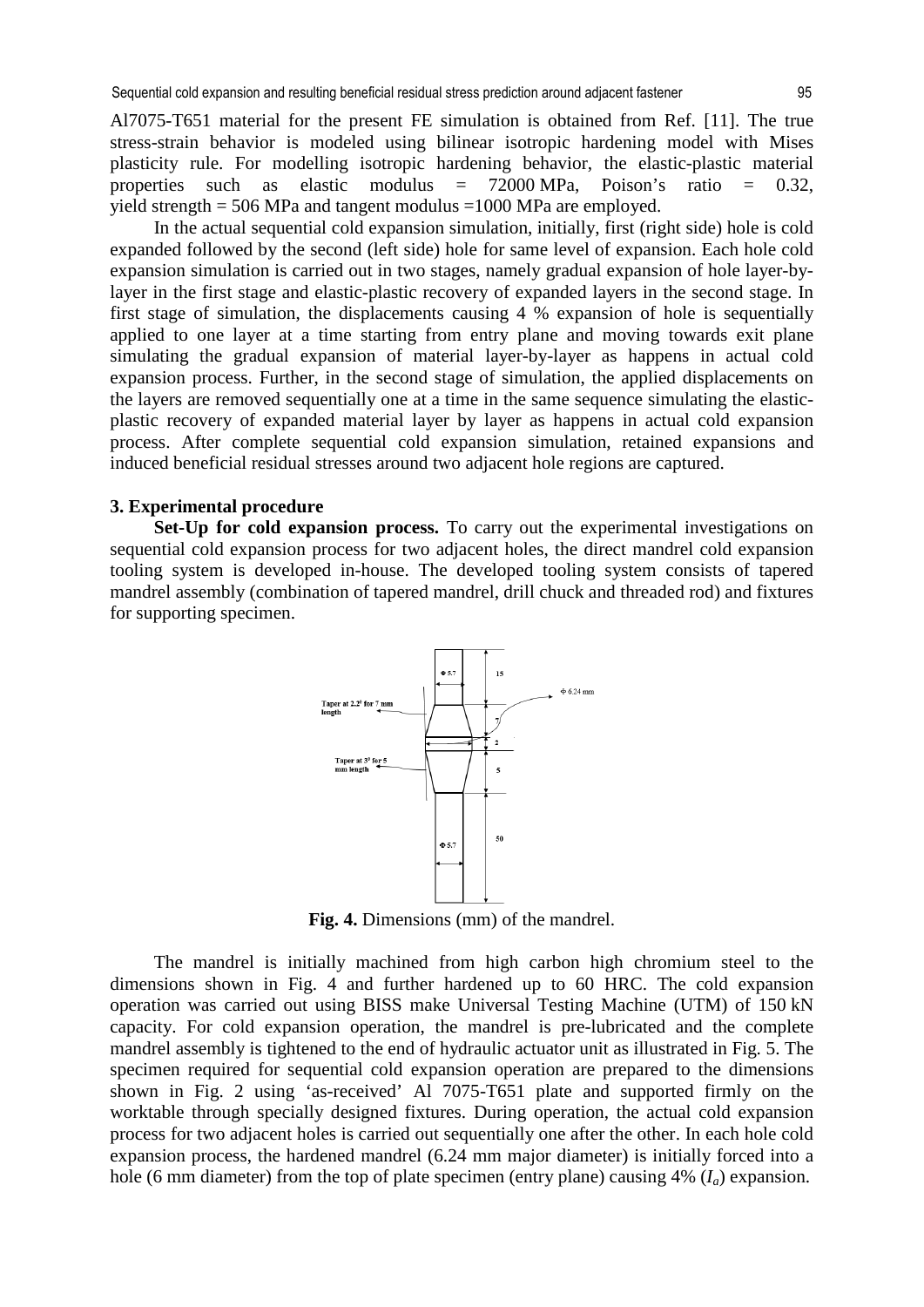**Measurement of retained expansions.** As a consequence of sequential cold expansion of two adjacent holes, significant amount of beneficial residual stresses is permanently retained throughout the thickness of holes. In practice, the direct measurement of these cold expansion-induced beneficial residual stresses is very costly. However, the cold expansioninduced beneficial residual stresses can be qualitatively determined rapidly by measuring retained expansion  $(I_r)$  levels around cold expanded holes [6]. In the present work, the diameters of the adjacent holes are measured at entry and exit planes before and after cold expansion process using Profile Projector (Mitutoyo PJ-A3000). Using the measured diameters, the retained expansion (*Ir*) levels at entry and exit planes of both first and second cold expanded holes are determined using Equation (2).

#### **4. Results and discussions**

**Retained expansion ratio.** The retained expansion ratios  $(I_r/I_a)$  on entry and exit planes of both cold expanded holes as an average of measurements on three specimens are presented in Table 1.



**Fig. 5.** Cold expansion tooling set-up.

In addition, the retained expansion ratios  $(I_r/I_a)$ , obtained from FE simulation predictions are presented in Table 1 for comparison. The close agreements between experimental measurements and FE simulation predictions indicate that present FE simulation approach is capable of realistically simulating actual sequential cold expansion process for adjacent holes. From the FE simulation, the retained displacements after sequential cold expansion of two adjacent holes is predicted in the form of contour plot as shown in Fig. 6. It is evident from Fig. 6 that retained displacements vary significantly throughout the thickness surfaces of both holes starting from entry plane and moving towards exit plane. The deformations on entry and exit planes (due to mandrel engage/pull-out from entry/exit plane) are found to be higher than the deformations on intermediate layers between entry and exit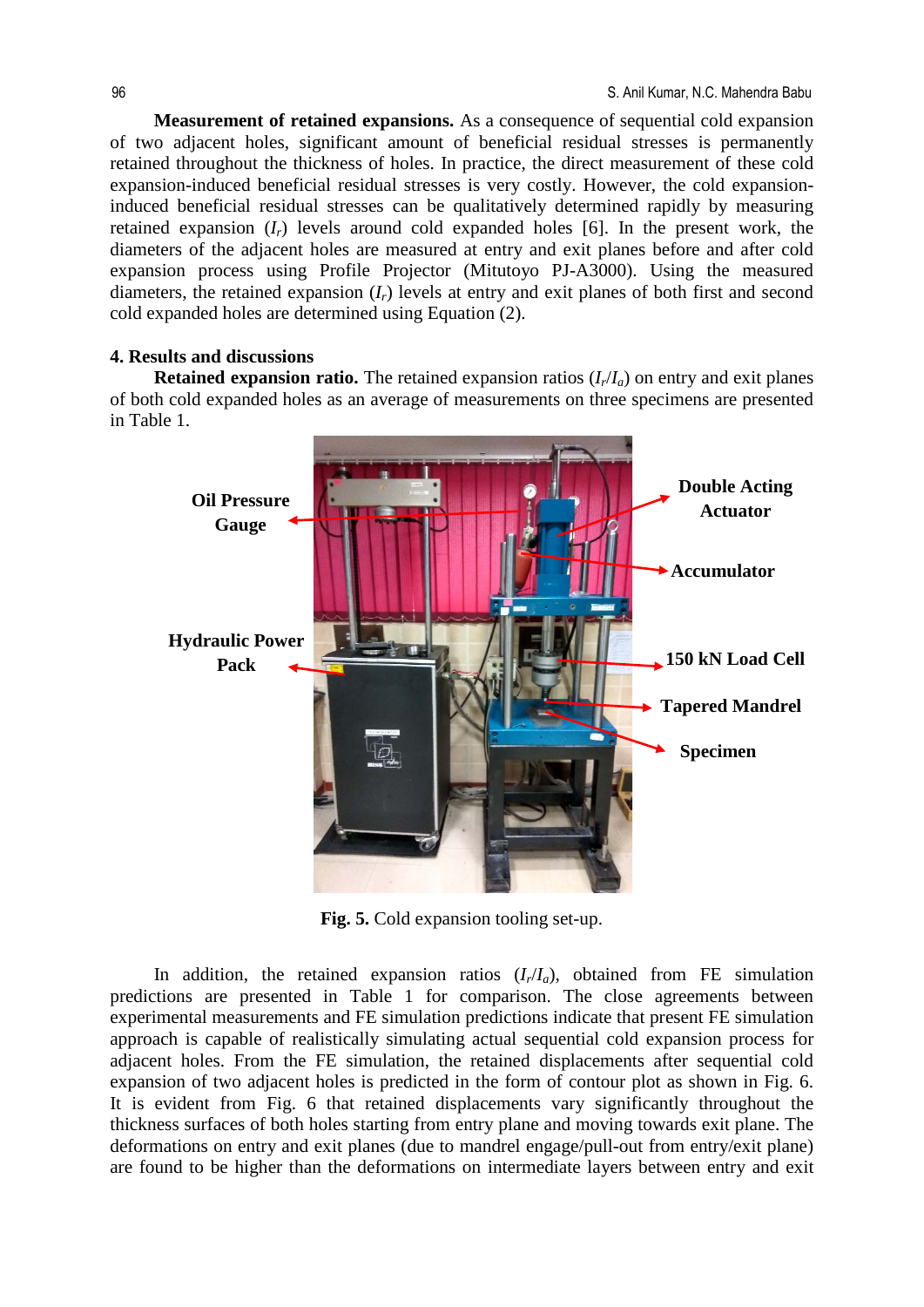planes. This indicates that deformations are non-uniform throughout the thickness surfaces of holes. The reason for such non-uniform deformations may be attributed to the difference in material support conditions along the thickness surface of the holes.

| Location           | Retained Expansion Ratio $(I_r/I_a)$ |               |                   |               |
|--------------------|--------------------------------------|---------------|-------------------|---------------|
|                    | Second Hole                          |               | <b>First Hole</b> |               |
|                    | Experiment                           | FE Prediction | Experiment        | FE Prediction |
| <b>Entry Plane</b> | 0.92                                 |               | 0.94              |               |
| <b>Exit Plane</b>  | 0.91                                 |               | 0.78              |               |

Table 1. Retained expansion ratios (*Ir*/*Ia*) around cold expanded holes.



**Fig. 6.** Retained displacements after sequential cold expansion of adjacent holes.

**Fig. 7.** Beneficial residual stress distributions around cold expanded holes.

**Beneficial residual stress predictions.** The beneficial residual stress distributions due to sequential cold expansion of two adjacent holes are shown in Fig. 7. It can be observed from Fig. 7 that induced beneficial residual stresses vary significantly along the thickness directions of holes starting from entry plane to exit plane. Under remote fluctuating loads, the locations A and B on hole center line section are found to be critical for fatigue failures. Considering the criticality of hole center line section, the through thickness variations of induced beneficial residual stresses at two critical locations (A and B) and along the hole center line section as a function of normalized distance from the center of plate are present in Fig. 8 and Fig.9, respectively. The magnitude of beneficial residual stress vary significantly from entry plane to exit plane by reaching the maximum value at a distance of 5.1 mm from entry plane as observed from Fig.7 and Fig.8. On different planes (entry, mid-thickness and exit) of hole center line section, the beneficial residual stresses are found to be compressive up to 2.1 mm away from the hole edges as indicated in Fig. 8. In the region between the holes, the magnitude of beneficial residual stresses vary from 249 MPa (compressive) to 128 MPa (tensile) on entry plane and 518 MPa (compressive) to 180 MPa (tensile) on exit plane as observed from Fig. 9. In the region between edge of the hole and edge of the plate, the magnitude of beneficial residual stresses vary from 252 MPa (compressive) to 105 MPa (tensile) on entry plane and 518 MPa (compressive) to 180 MPa (tensile) on exit plane. From these results, it is evident that significant amount of tensile residual stresses are developed in the regions, which are away from the hole edges.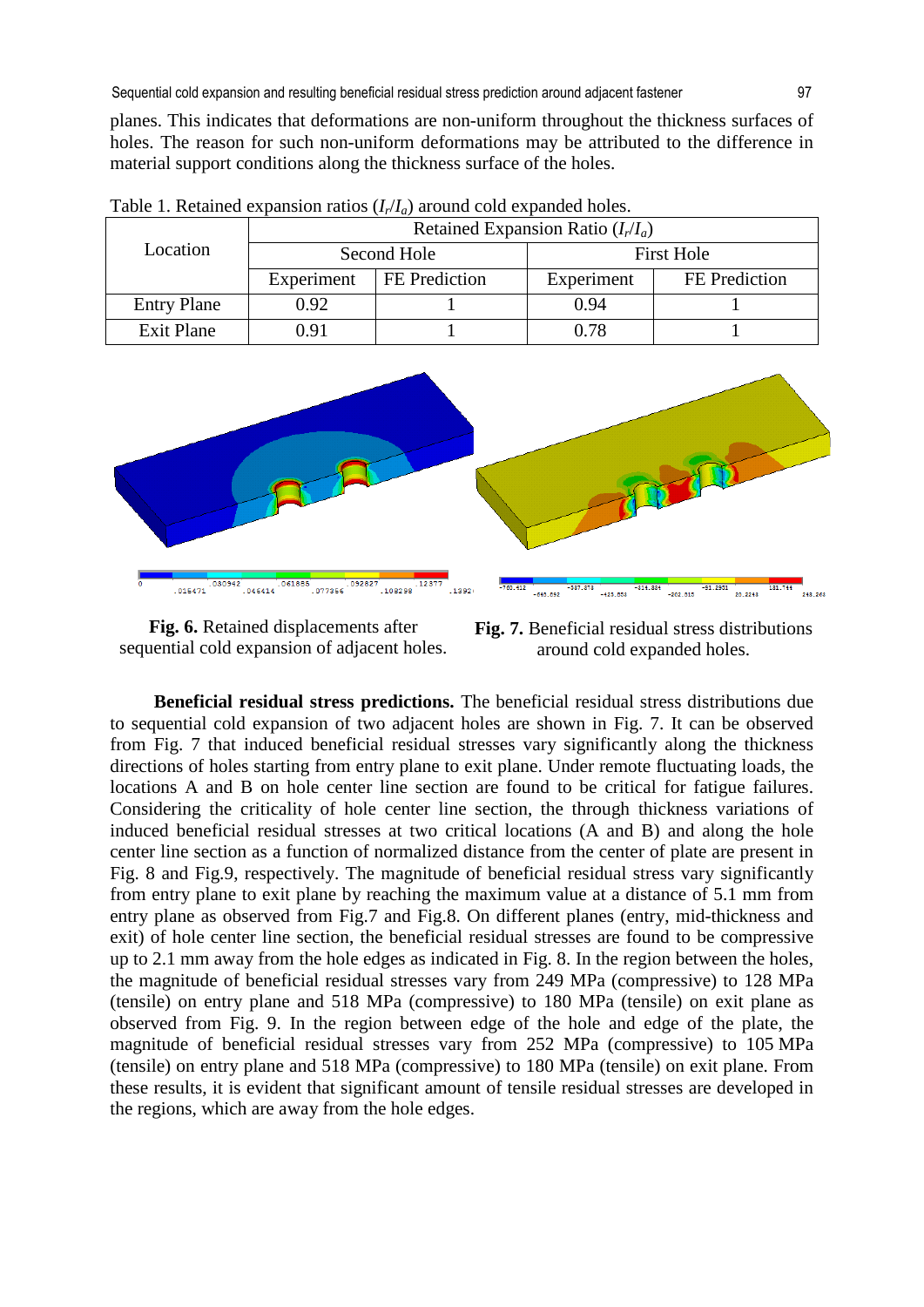



**Fig. 8**. Variation of residual stresses through the thickness at critical locations on hole center line section.

**→Normalized Distance from the Center of Plate (X/D)**



**Fig. 9.** Through thickness variation of beneficial residual stresses over the normalized distance on hole center line section.

The reason for developing tensile residual stresses between the holes are close proximity of two adjacent holes. Moreover, it is evident that induced beneficial residual stresses vary significantly throughout the thickness of holes as observed in Fig. 7 and Fig. 8. The reason for such through thickness beneficial residual stress variation may be due to the difference in material support conditions along the thickness surface of the holes and dynamic nature of cold expansion process. From these predictions, it is clear that the present FE simulation approach is capable of realistically capturing through thickness residual stress variations due to sequential cold expansion of adjacent holes. The developed approach is simple to implement, computationally less complicated and provides realistic predictions. Using the predicted beneficial residual stresses, the extent of fatigue life enhancement benefit around closely spaced adjacent holes can be quantified.